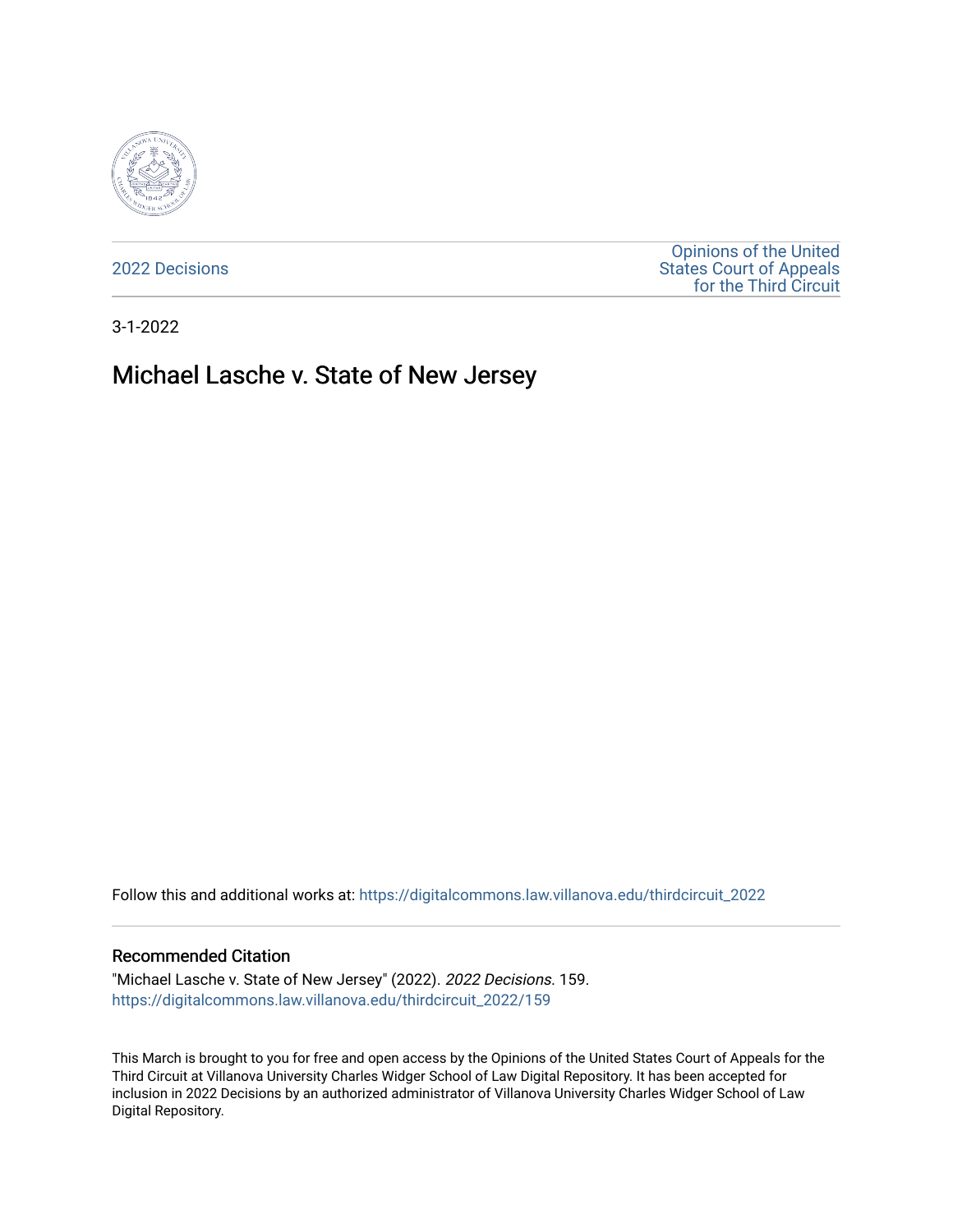## NOT PRECEDENTIAL

# UNITED STATES COURT OF APPEALS FOR THE THIRD CIRCUIT

 $\frac{1}{2}$ 

No. 20-2325  $\overline{\phantom{a}}$ 

# MICHAEL LASCHE; JENNIFER LASCHE, Appellants

v.

STATE OF NEW JERSEY; DIVISION OF CHILD PROTECTION AND PERMANENCY; KYLE HIGGINS; KATIE EPPERLY, PERSONALLY AND IN HER OFFICIAL CAPACITY; MARY LIPPENCOT, PERSONALLY AND IN HER OFFICIAL CAPACITY; JANELLE CLARK; JOHN OR JANE DOES 1-10

> On Appeal from the United States District Court for the District of New Jersey (D.C. Civ. No. 3-18-cv-17552) District Judge: Hon. Freda L. Wolfson

> > Argued on June 2, 2021  $\overline{\phantom{a}}$

 $\frac{1}{2}$ 

Before: HARDIMAN, PHIPPS, COWEN, *Circuit Judges*.

(Opinion filed: March 1, 2022)  $\frac{1}{2}$ 

Michael P. Laffey [**ARGUED**] 2nd Floor 222 Highway 35 Red Bank, NJ 07733

*Counsel for Appellants*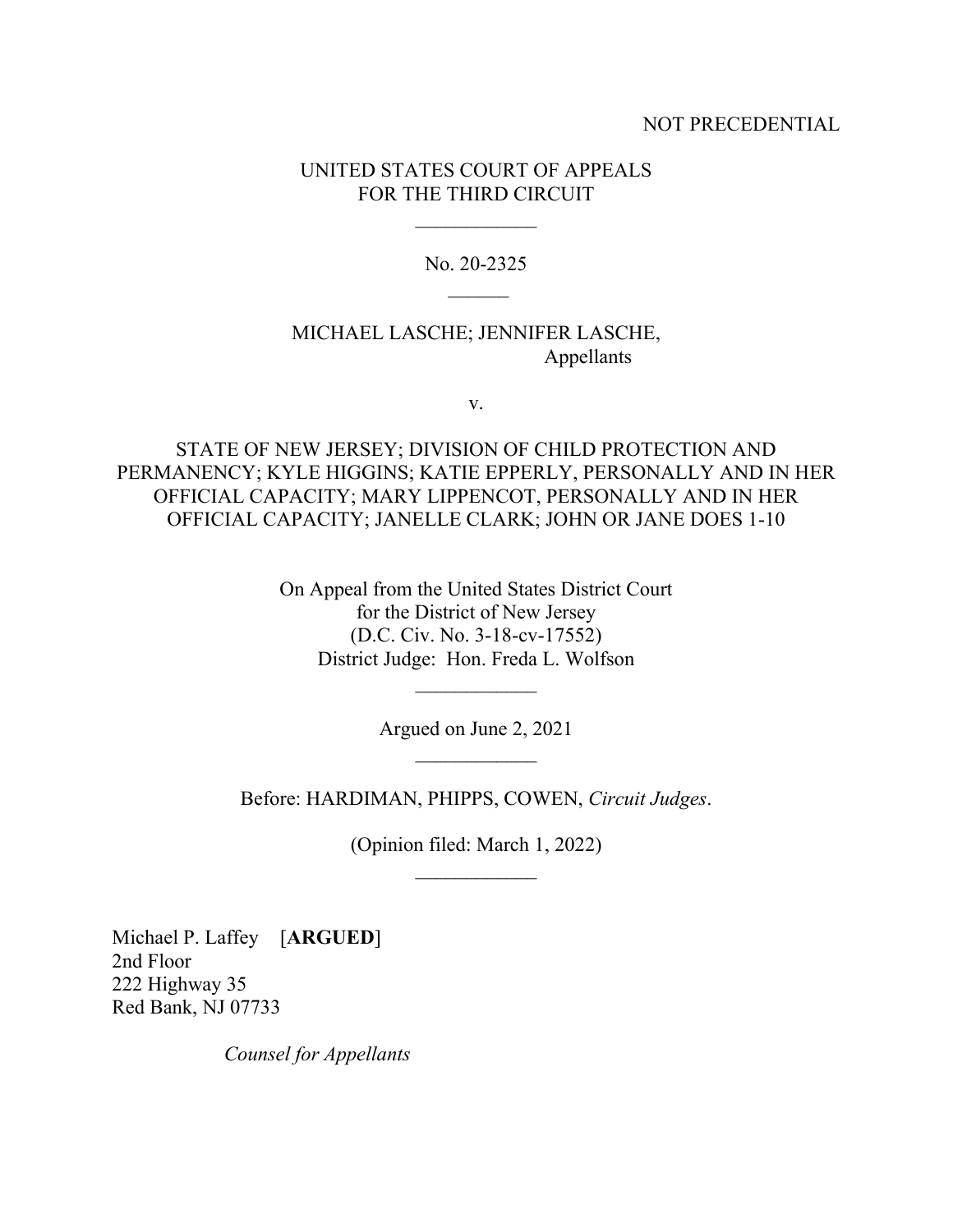Robert J. McGuire **[ARGUED]** Office of Attorney General of New Jersey Division of Law 25 Market Street Hughes Justice Complex Trenton, NJ 08625

*Counsel for Appellees*

# OPINION\*  $\frac{1}{2}$

 $\frac{1}{2}$ 

PHIPPS, *Circuit Judge*.

Two foster parents with religious views against same-sex marriage and homosexual conduct had their foster child removed and their foster license suspended. The foster parents claim that a New Jersey state agency took those actions based on their religious beliefs. On that premise, the foster parents sued the state agency and four of its employees on multiple grounds, including claims under two federal civil rights statutes, 42 U.S.C. § 1983 and § 1985(3), and also under New Jersey's Law Against Discrimination, *see* N.J. Stat. Ann. § 10:5-13(a)(2). After two rounds of motions to dismiss, the District Court dismissed the original complaint and the amended complaint for failure to state a claim for relief. *See* Fed. R. Civ. P. 12(b)(6).

In this appeal, the foster parents challenge the orders dismissing their claims against four employees of the state agency in their individual capacities. On *de novo*

<sup>\*</sup> This disposition is not an opinion of the full Court and pursuant to I.O.P. 5.7 does not constitute binding precedent.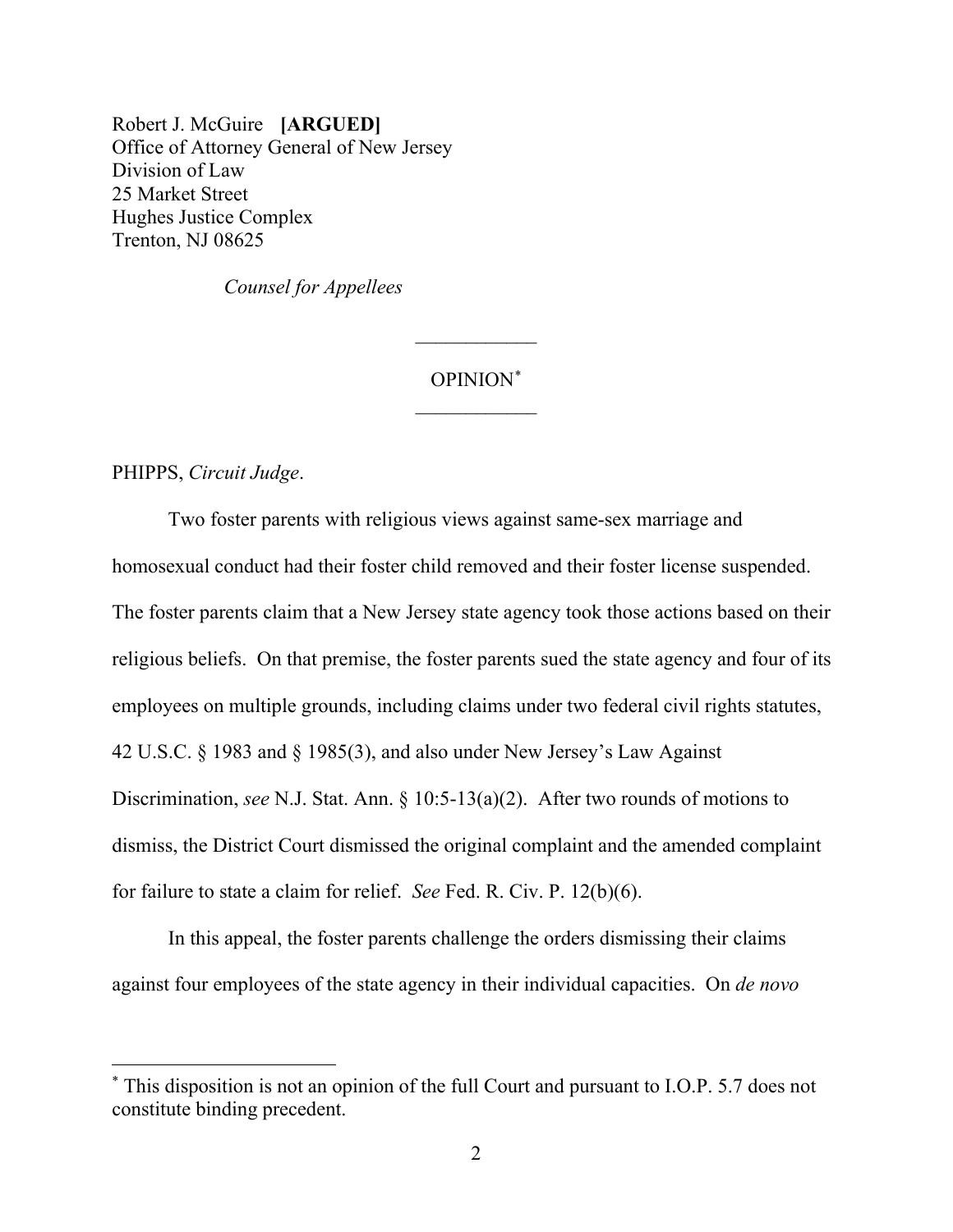review, *see St. Luke's Health Network, Inc. v. Lancaster Gen. Hosp.*, 967 F.3d 295, 299 (3d Cir. 2020), we will affirm those orders in part, vacate them in part, and remand the case.

#### **I. FACTUAL BACKGROUND (BASED ON ALLEGATIONS IN THE COMPLAINT)**

A Christian couple in New Jersey, Michael and Jennifer Lasche, have "traditional values and beliefs about family, marriage and sex." Am. Compl. ¶ 1 (App. 107). For over ten years, they served as foster parents.

In September 2017, the Monmouth County Office of the New Jersey Division of Child Placement and Permanency ('DCPP') contacted the Lasches about fostering two children. The children were sisters, one was thirteen ('Foster Child 1') and the other was ten ('Foster Child 2'). They also had three younger siblings who were placed in foster care. After speaking with a DCPP caseworker, Kyle Higgins, and her supervisor, Katie Epperly, the Lasches agreed to foster the two girls. By November 2017, the girls' biological parents no longer retained any parental rights, and in October and December the Lasches heard from the caseworker, Higgins, that they were under consideration to adopt the girls.

But three weeks after informing the Lasches that they might be able to adopt the children, Higgins told the Lasches that a couple in Illinois was interested in adopting all five siblings. The Lasches inquired about the prospective adoptive family, and both Higgins and her supervisor, Epperly, stated that they did not know the answers to those questions. Later, in discussing the putative adoption with the foster parents for the other siblings, the Lasches learned that the Illinois couple was "two wealthy gay men with lots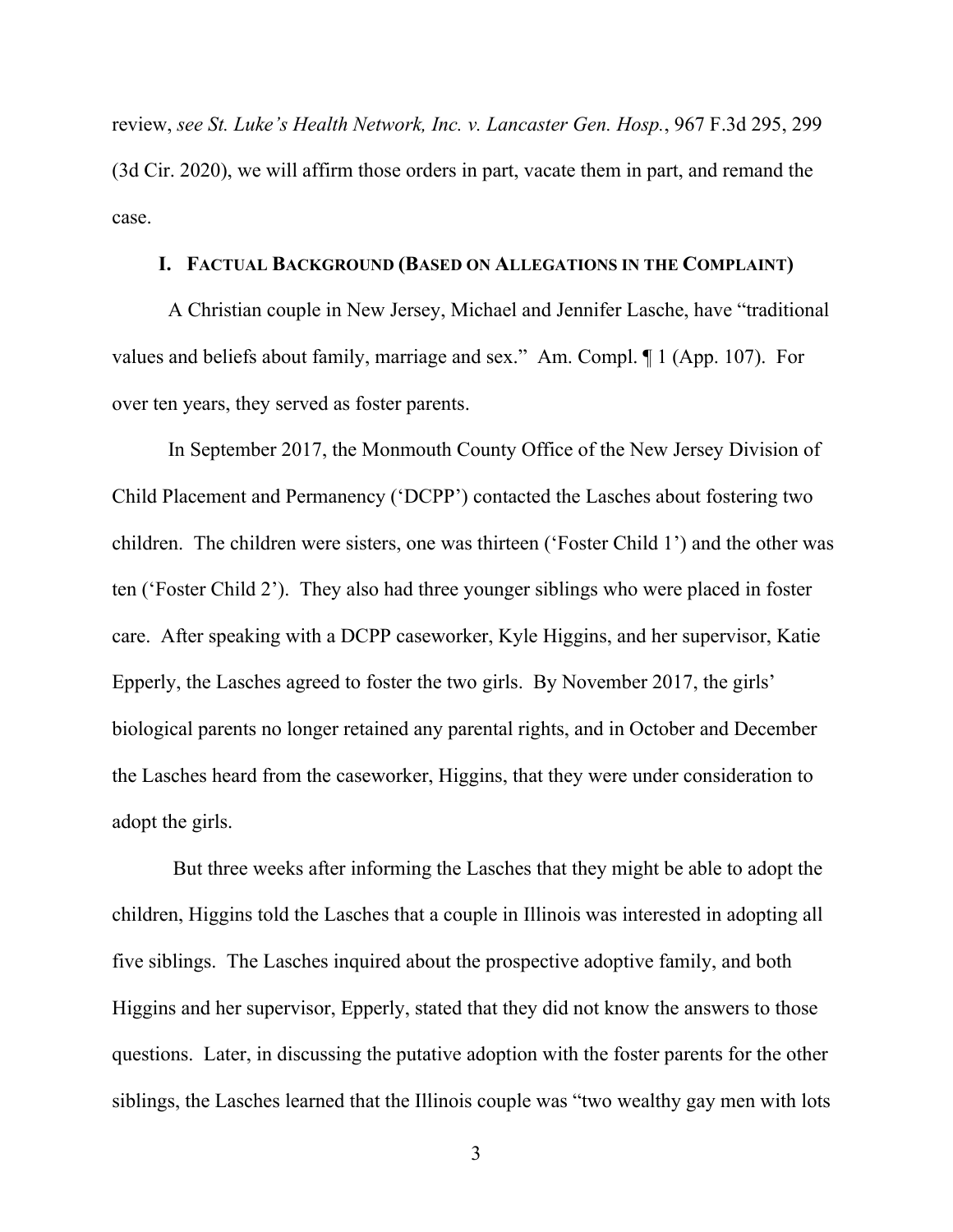of family around to support them and the adoption." Am. Compl. ¶ 14 (App. 109). A few days later, Higgins came to the Lasches' home and questioned Foster Child 1 about whether she would change her religious beliefs about homosexual conduct – which she held before meeting the Lasches – if she were placed with another family. About four months later, for reasons that remain confidential, the Lasches and DCPP agreed that Foster Child 2 should be removed from the Lasches' home.

During that time and for two months afterwards, the prospective adoption of all five siblings by the Illinois couple remained under consideration. In a meeting with Higgins and the therapist for Foster Child 1 in May 2018, Jennifer Lasche stated that she did not oppose allowing Foster Child 1 to spend time with her siblings to see if she wanted to be adopted with them. At that meeting, Jennifer Lasche also received an update on the adoption process. Higgins explained that DCPP would present two placement options at an upcoming court hearing, and DCPP would not take a position on either. The first option was for the children to be adopted by their current foster families; the second was for the Illinois couple to adopt all five children.

The hearing on June 4, 2018, was eventful. The Illinois couple no longer had an interest in adopting any of the five siblings. And the judge indicated that the children needed psychiatric evaluations moving forward.

After that hearing, inquiries about the Lasches' religious beliefs intensified. Later that month, Foster Child 1 came home from a therapy session visibly upset because the therapist repeatedly brought up religion and told her not to feel pressured to follow the Lasches' religious beliefs. When Jennifer Lasche confronted the therapist, the therapist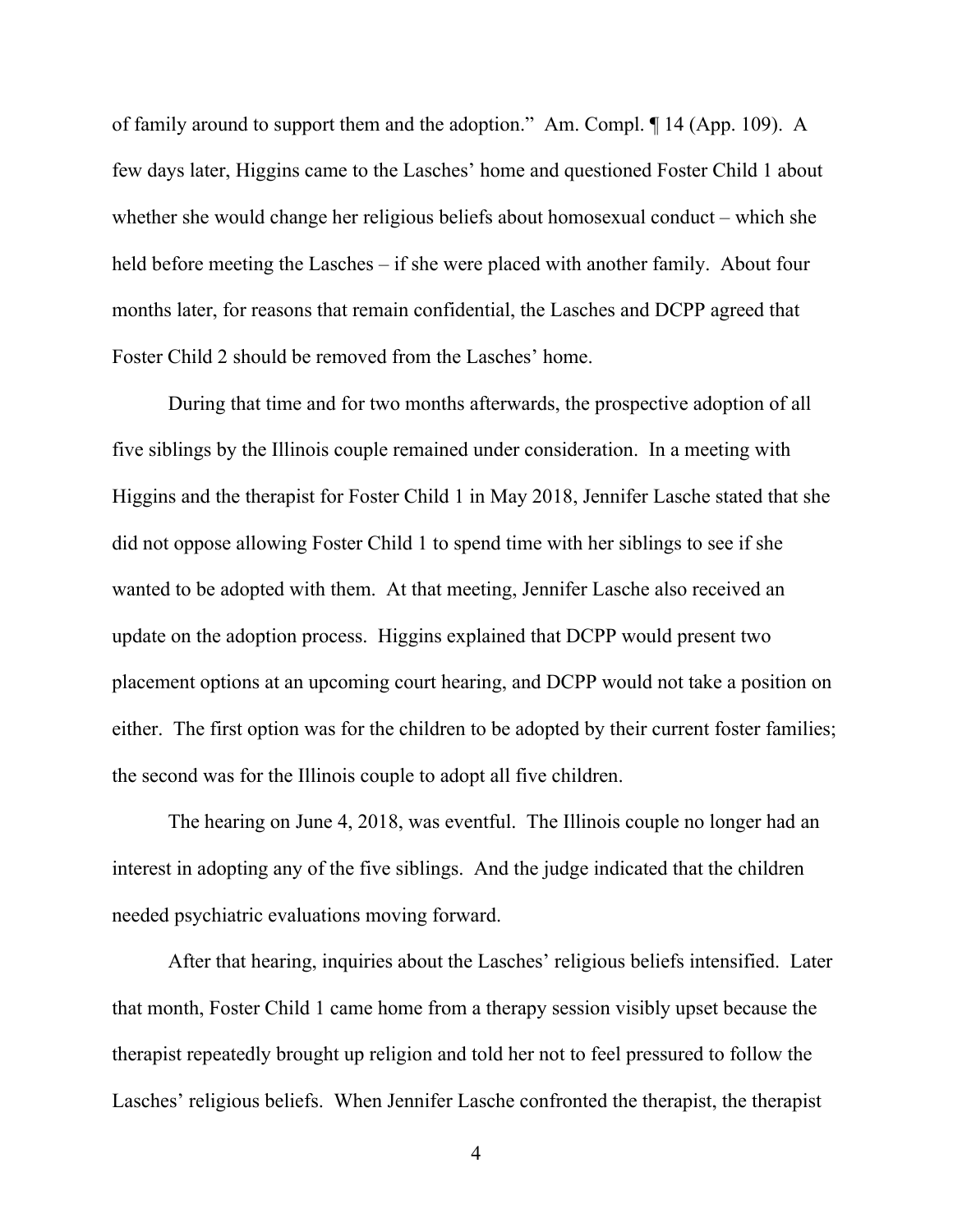relayed that she and Higgins had previously discussed the Lasches' "ideas about samesex couples." Am. Compl. ¶ 23 (App. 111). Later, after picking up Foster Child 1 for her sibling visit, Higgins and an unnamed woman stopped at a Dunkin' Donuts where they questioned Foster Child 1 about her religious beliefs. Although Higgins told Foster Child 1 that the Lasches could not "meet her needs," Am. Compl. ¶ 26 (App. 112), that did not dissuade Foster Child 1 from wanting to remain with the Lasches.

Around that same time, Higgins called Jennifer Lasche to discuss transitioning Foster Child 1 to her foster brother's home. That news came as a surprise to Jennifer Lasche because she was under the impression that since adoption by the Illinois couple was no longer an option, the children would be adopted by their current foster families.

Shortly afterwards, DCPP scheduled a meeting with the Lasches to discuss Foster Child 1's best interests. During the call to schedule the meeting, Epperly previewed her concern that the Lasches influenced Foster Child 1 and Foster Child 2 with their views on same-sex relationships. The meeting on June 29, 2018, at the Monmouth County DCPP office involved several people: the Lasches, their attorney, four DCPP employees (Kyle Higgins, Katie Epperly, Mary Lippencot, and Janelle Clark), one or two additional DCPP representatives, and an attorney for the State of New Jersey.

The central topic of the meeting was the Lasches' religious beliefs about the sinfulness of homosexual conduct. The DCPP employees expressed concern about the Lasches' belief that homosexual conduct was a sin, and they agreed that the Lasches' religious beliefs were a problem. They also sought assurance from the Lasches that they would not reject Foster Child 1 if she ever decided to explore her sexuality. One DCPP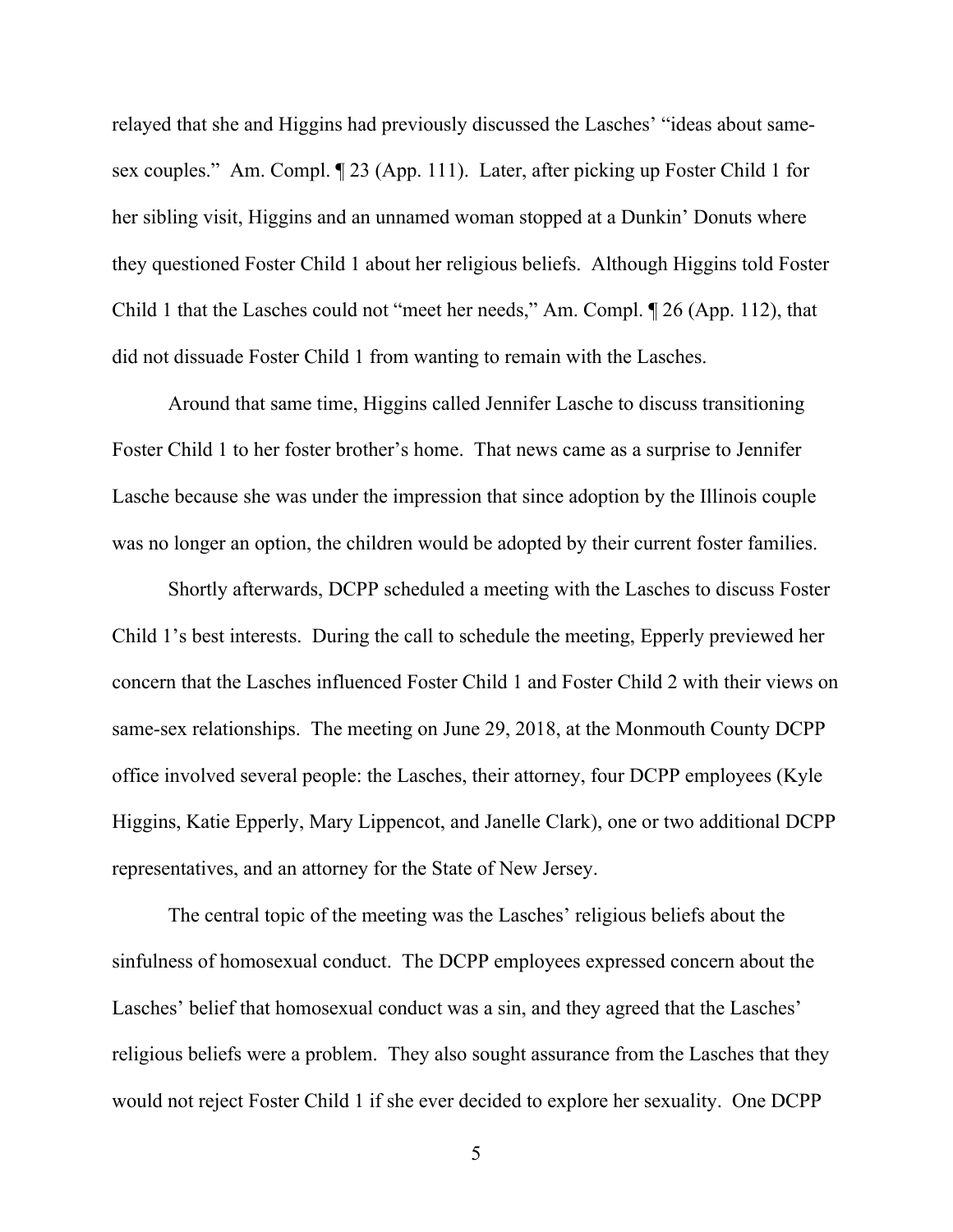representative remarked that Foster Child 1 would need therapy to deal with her belief that homosexual conduct is a sin.

A few days later, the Lasches again received surprising news. On July 2, 2018, without providing the Lasches with the statutorily required notice, $1$  DCPP representatives went to family court and sought the removal of Foster Child 1 from the Lasches' custody. Foster Child 1's law guardian – an attorney appointed to provide legal representation to children in family court on matters involving allegations of abuse and neglect, or the potential termination of parental rights<sup>2</sup> – attended the hearing and objected to the removal of Foster Child 1 from the Lasches' home. The next day, however, Foster Child 1 was removed and placed in the same home as Foster Child 2.

Three months later, the Lasches learned something else that they should have known earlier. During the annual inspection for foster-parent license renewal, they discovered that DCPP had suspended their license without notice or explanation.

## **II. PROCEDURAL HISTORY AND JURISDICTIONAL ANALYSIS**

In November 2018, the Lasches filed suit in New Jersey state court for violations of federal and state law. The Lasches brought federal claims under  $\S$  1983 and  $\S$  1985(3) for violations of their free exercise, due process, and equal protection rights. *See*  42 U.S.C. §§ 1983, 1985(3). They also brought state law claims under the New Jersey Law Against Discrimination ('LAD') and the New Jersey Civil Rights Act. The

<sup>1</sup> *See* N.J. Stat. Ann. § 30:4C-12.2; *id.* § 30:4C-61.2(b)(7).

<sup>2</sup> *See* New Jersey Office of the Public Defender, *Structure: Office of Law Guardian (OLG)*, https://www.state.nj.us/defender/structure/olg/ (last visited February 8, 2022).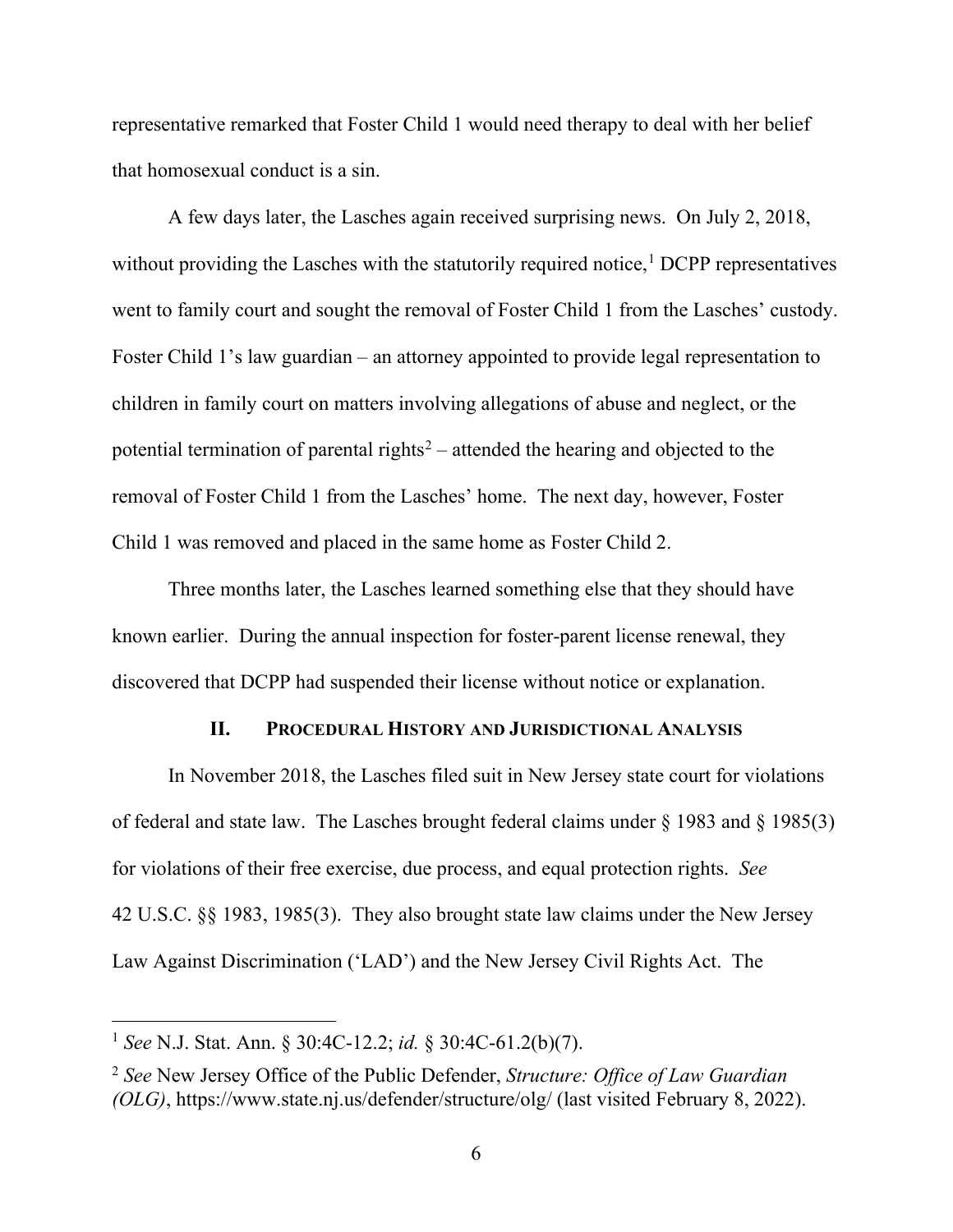defendants – the State of New Jersey, the DCPP, and four DCPP employees (Kyle Higgins, Katie Epperly, Mary Lippencot, and Janelle Clark)<sup>3</sup> – removed the case to the District Court based on federal-question jurisdiction. 28 U.S.C. § 1441(a); *see also* 28 U.S.C. § 1331; 28 U.S.C. § 1367(a).

The defendants filed a motion to dismiss the Lasches' complaint. In granting that motion, the District Court dismissed all of the Lasches' state-law claims with prejudice. It also dismissed with prejudice several of the Lasches' federal claims, specifically those against the State, the DCPP, and the DCPP-employee defendants in their official capacities, as well as the entirety of the § 1983 and § 1985(3) claims premised on a due process violation. In dismissing the remaining claims without prejudice, the District Court permitted the Lasches thirty days to amend their complaint.

The Lasches filed an amended complaint within that time. The individualcapacity defendants filed a motion to dismiss that challenged the sufficiency of the allegations in the amended complaint and asserted a qualified-immunity defense. The District Court determined that the allegations in the amended complaint were insufficient and granted the motion without addressing qualified immunity. Its order of dismissal allowed the Lasches another thirty days to file a motion to amend the complaint but only with respect to their § 1983 claim for violations of the First Amendment. If the Lasches did not so move, the order directed closure of the case.

<sup>&</sup>lt;sup>3</sup> The complaint also listed ten 'Doe' defendants, but to date those defendants have not been identified or served.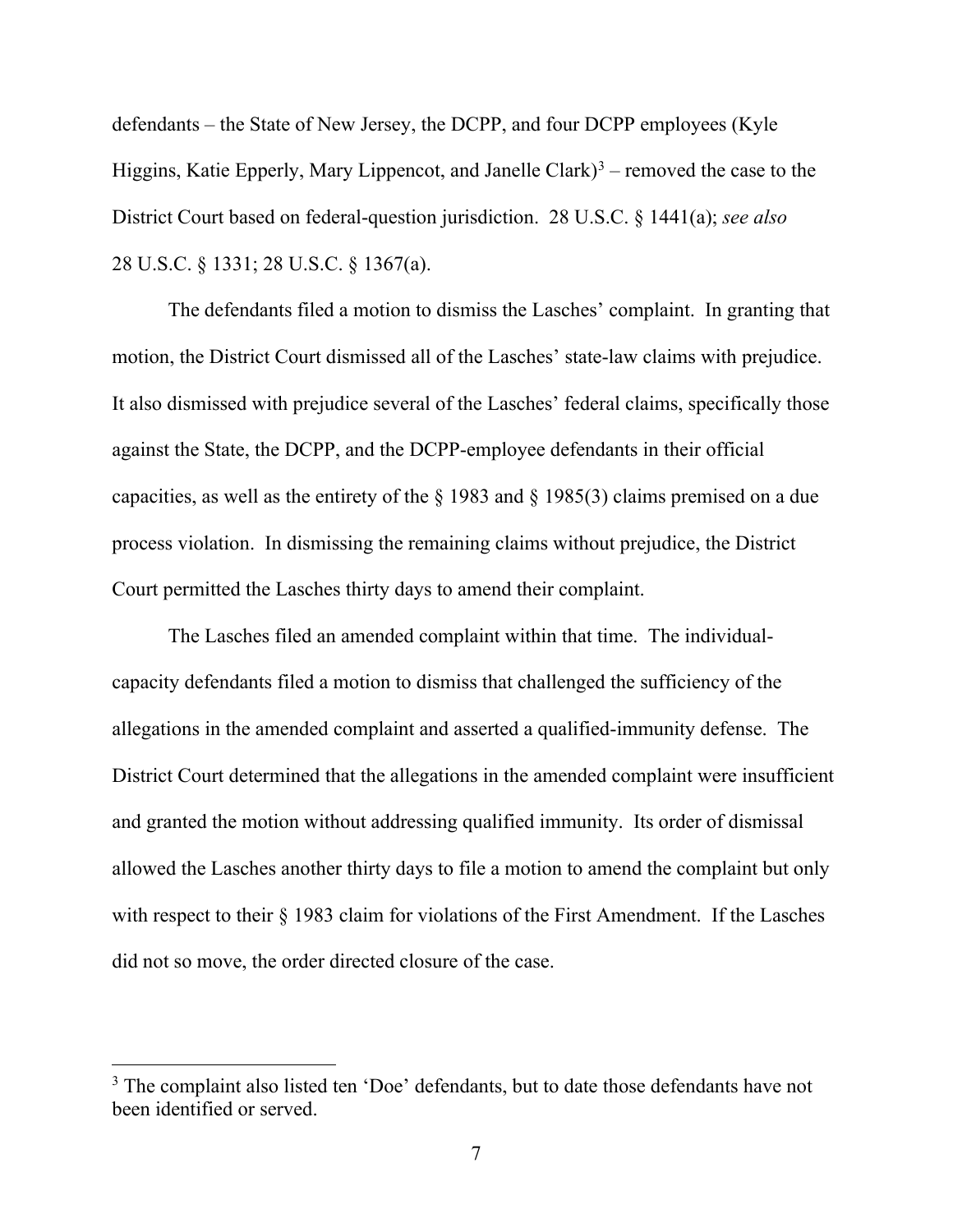The Lasches did not file a motion to amend that claim; instead, within nineteen days of the order, they appealed. Had they also filed a motion to amend their complaint within the thirty-day window, then the District Court's order would not have been a final appealable order. But under this Circuit's stand-on-the-complaint rule, *see Weber v. McGrogan*, 939 F.3d 232, 239–41 (3d Cir. 2019), by not also moving to amend, they fall within this Court's appellate jurisdiction over final orders, *see Batoff v. State Farm Ins. Co.*, 977 F.2d 848, 851 n.5 (3d Cir. 1992); *see also* 28 U.S.C. § 1291.

#### **III. DISCUSSION**

The plausibility of claims challenged at the motion-to-dismiss stage is analyzed through a three-step process. *See Connelly v. Lane Constr. Corp.*, 809 F.3d 780, 787 (3d Cir. 2016). The first step is the articulation of the elements of the claim. *See id.* (quoting *Ashcroft v. Iqbal*, 556 U.S. 662, 675 (2009)). The second step involves reviewing the complaint to disregard any '"formulaic recitation[s] of the elements of a . . . claim' or other legal conclusion," *id.* at 789 (alteration in original) (quoting *Iqbal*, 556 U.S. at 681), as well as allegations that are "so threadbare or speculative that they fail to cross the line between the conclusory and the factual," *id.* at 790 (citation omitted). The third step evaluates the plausibility of the remaining allegations – after assuming their veracity, construing them in the light most favorable to the plaintiff, and drawing all reasonable inferences in the plaintiff's favor. *See id.* at 787, 790; *see also Iqbal*, 556 U.S. at 679; *Fowler v. UPMC Shadyside*, 578 F.3d 203, 211 (3d Cir. 2009).

If, after completing this process, the complaint alleges "enough fact[s] to raise a reasonable expectation that discovery will reveal evidence of the necessary elements of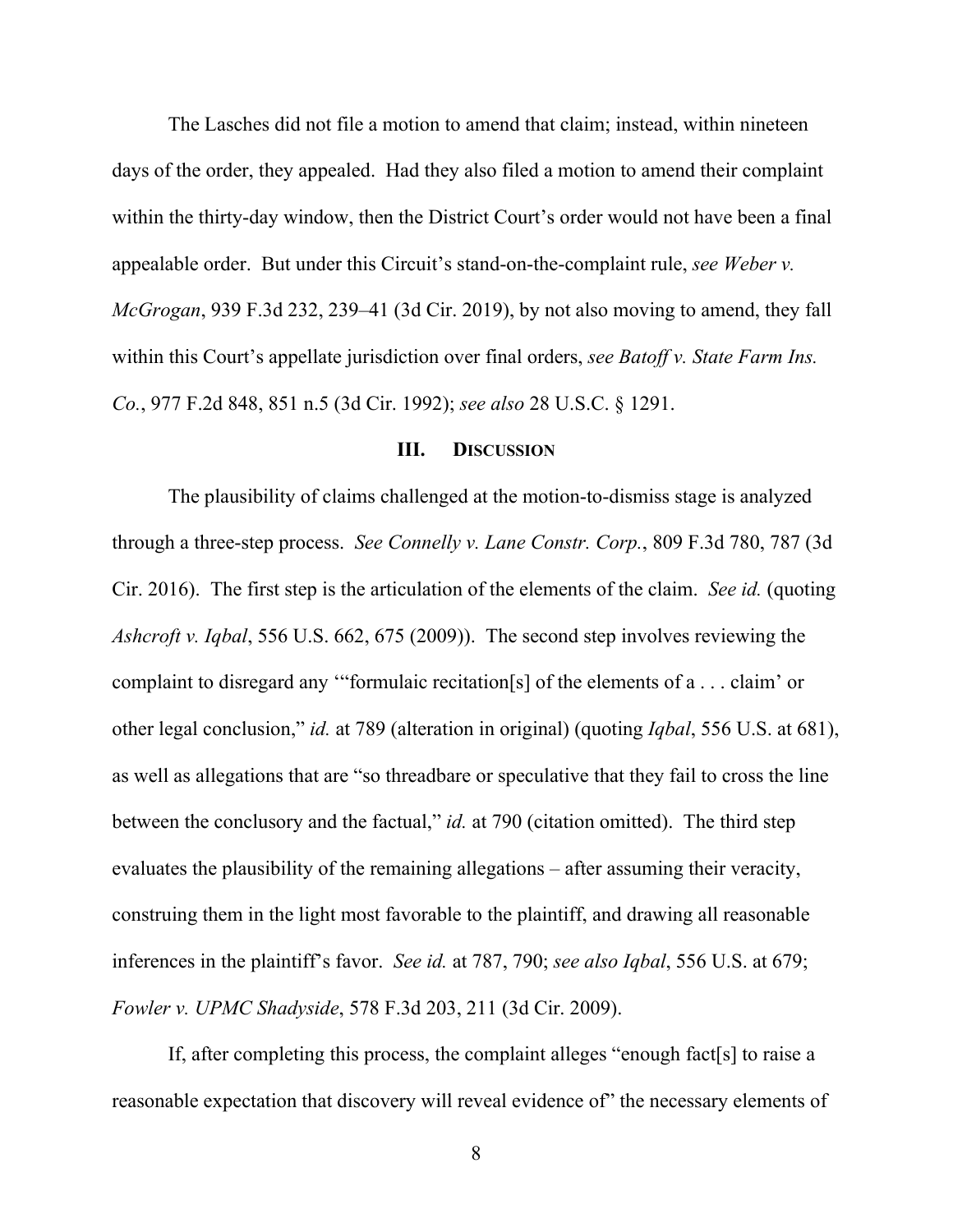a claim, then it plausibly pleads a claim. *Bell Atl. Corp. v. Twombly*, 550 U.S. 544, 556 (2007). But if "a complaint pleads facts that are merely consistent with a defendant's liability, it stops short of the line between possibility and plausibility of entitlement to relief." *Iqbal*, 556 U.S. at 678 (citation and internal quotation marks omitted).

# **A. First Amendment Retaliation**

The District Court dismissed the Lasches' § 1983 claim against the individualcapacity defendants for First Amendment retaliation on two grounds. First, it concluded that, as a matter of law, foster parents sharing religious views with their foster children was not constitutionally protected conduct. Second, it determined that the complaint did not contain plausible allegations of a causal link between the Lasches' religious beliefs and the alleged retaliatory actions. The individual-capacity defendants defend that ruling on both grounds, and they also raise a qualified-immunity defense. Because the District Court erred in both of its conclusions, we will partially vacate its orders, leaving initial consideration of the qualified-immunity defense for the District Court on remand.

1. Articulation of the Elements. By its text,  $\S$  1983 allows civil suits for *deprivations* of federal rights. *See* 42 U.S.C. § 1983. Courts also permit § 1983 claims for *retaliation* in response to the exercise of constitutional rights, including First Amendment rights. *See, e.g.*, *Mirabella v. Villard*, 853 F.3d 641, 648–49 (3d Cir. 2017). Such a retaliation claim has three elements:

- (1) constitutionally protected conduct;
- (2) retaliatory action sufficient to deter a person of ordinary firmness from exercising his constitutional rights; and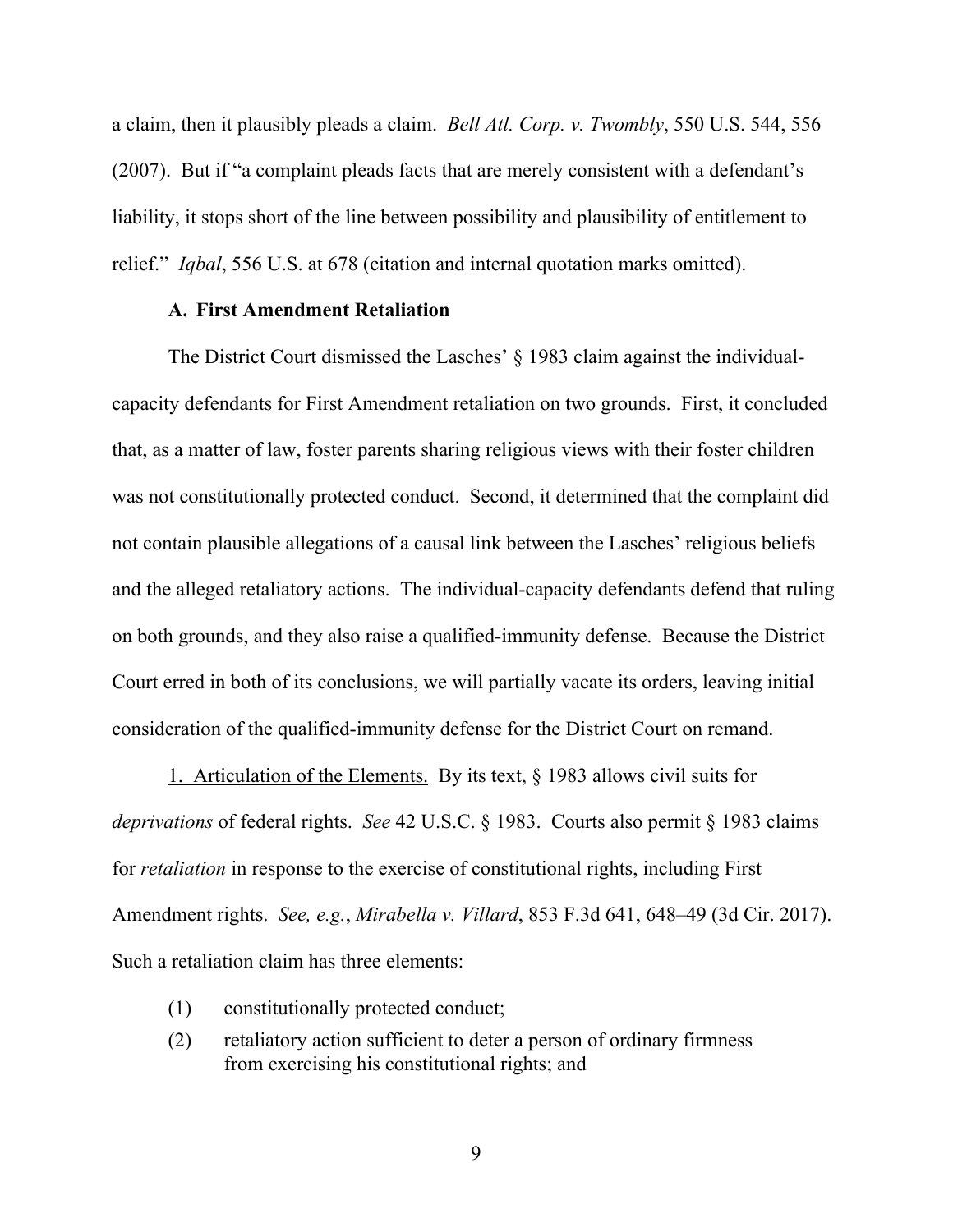(3) a causal link between the constitutionally protected conduct and the retaliatory action.

*See id.* at 649.

2. Identification of Deficient Allegations. Some allegations in the amended complaint do little more than parrot the elements of a First Amendment retaliation claim. *See* Am. Compl. ¶ 46 (App. 116) (alleging that "the individual defendants acted under color of state law"); *id.* ¶ 47 (App. 116) (alleging that they took "retaliatory action" against the Lasches because of their religious beliefs "in violation of the First Amendment"); *id.*  $\sqrt{48}$  (App. 116) (alleging "retaliatory action" because of "a religious practice" that was "a violation of the First Amendment"); *id.* ¶ 49 (App. 116) (alleging "retaliatory action" based on the Lasches' speech "in violation of the First Amendment"). Those formulaic allegations receive no weight in the plausibility analysis. *See Connelly*, 809 F.3d at 789–90.

3. Evaluation of the Remaining Allegations. Even without crediting the deficient allegations, the Lasches state a plausible claim for First Amendment retaliation.

*a. Constitutionally Protected Conduct***.** Through the Free Exercise Clause, the First Amendment secures the "freedom to believe and [the] freedom to act." *Cantwell v. Connecticut*, 310 U.S. 296, 303 (1940). Consistent with that protection, the Lasches allege two forms of constitutionally protected activity – one involving religious belief, and the other, action inspired by religious belief.

With respect to belief, the Lasches identify their religious opposition to same-sex marriage as constitutionally protected. That is correct: the Free Exercise Clause provides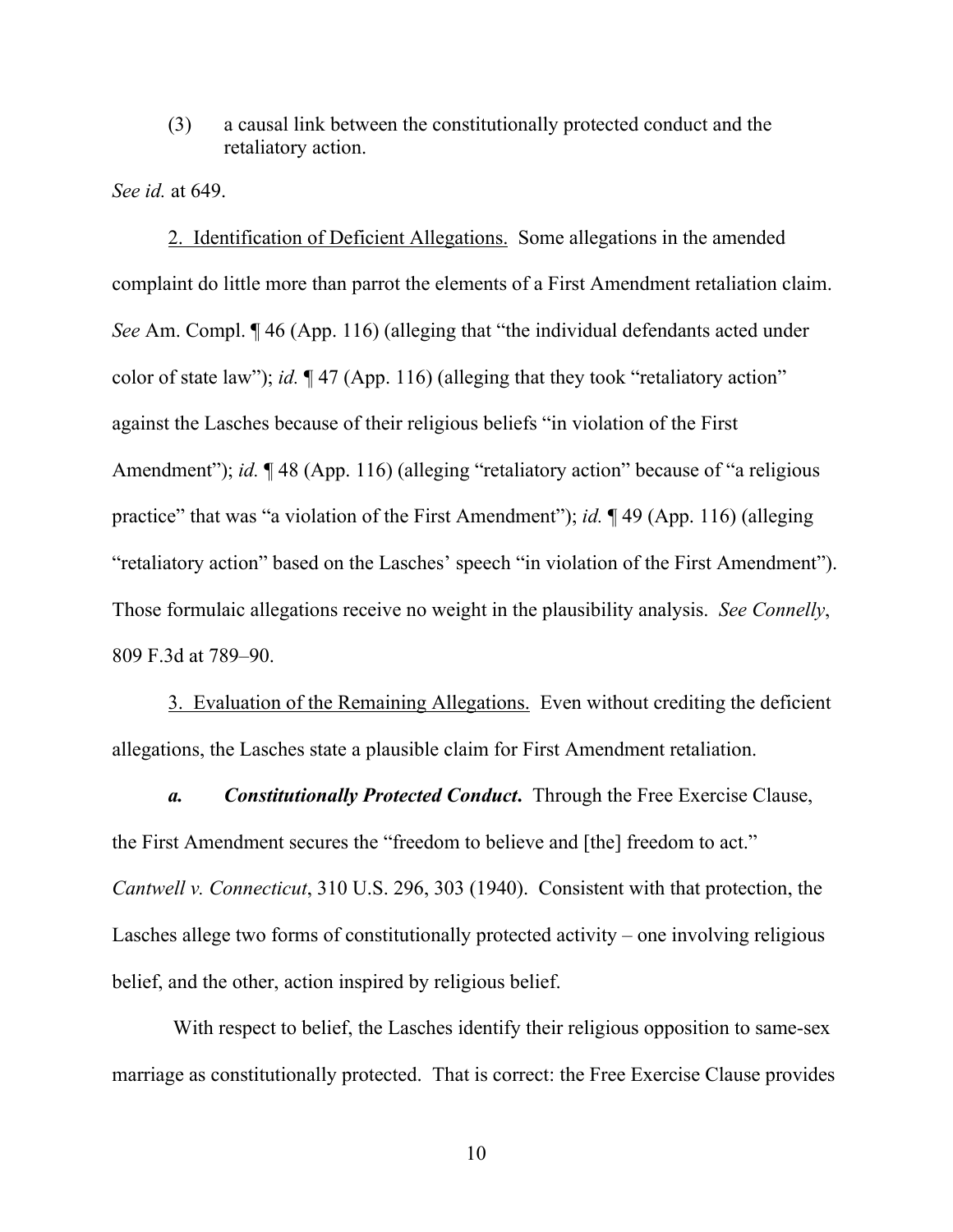an absolute right to hold religious beliefs. *See Cantwell*, 310 U.S. at 303; *see also Emp. Div., Dep't of Hum. Res. of Or. v. Smith*, 494 U.S. 872, 877 (1990) (explaining that the Free Exercise Clause protects "the right to believe and profess whatever religious doctrine one desires").

The Lasches also allege a plausible claim of retaliation for sharing their views on same-sex marriage with Foster Child 1. The Supreme Court has invalidated governmental regulation of faith-inspired action that is not neutral and generally applicable. *See, e.g.*, *Fulton v. City of Phila.*, 141 S. Ct. 1868, 1878–79 (2021) (holding that a city's non-discrimination policy was not generally applicable because it allowed for individualized, discretionary exemptions); *see also Masterpiece Cakeshop, Ltd. v. Colo. Civ. Rts. Comm'n*, 138 S. Ct. 1719, 1731 (2018) (explaining that state action based on "hostility to a religion or religious viewpoint" violates the state's obligation under the Free Exercise Clause to "proceed in a manner neutral toward" religion); *Church of the Lukumi Babalu Aye, Inc. v. City of Hialeah*, 508 U.S. 520, 531–32 (1993). And here, the individual-capacity defendants do not identify a neutral, generally applicable basis for their treatment of the Lasches. Nor is such a reason apparent from the pleadings. For instance, the Lasches' actions do not conflict with the biological parents' rights because Foster Child 1's father's rights were terminated and her mother abandoned her parental rights. Thus, the Lasches plausibly allege that they engaged in constitutionally protected conduct by sharing their religious views on same-sex marriage with Foster Child 1. *See Obergefell v. Hodges*, 576 U.S. 644, 679 (2015) (emphasizing that the First Amendment ensures "that religions, and those who adhere to religious doctrines, may continue to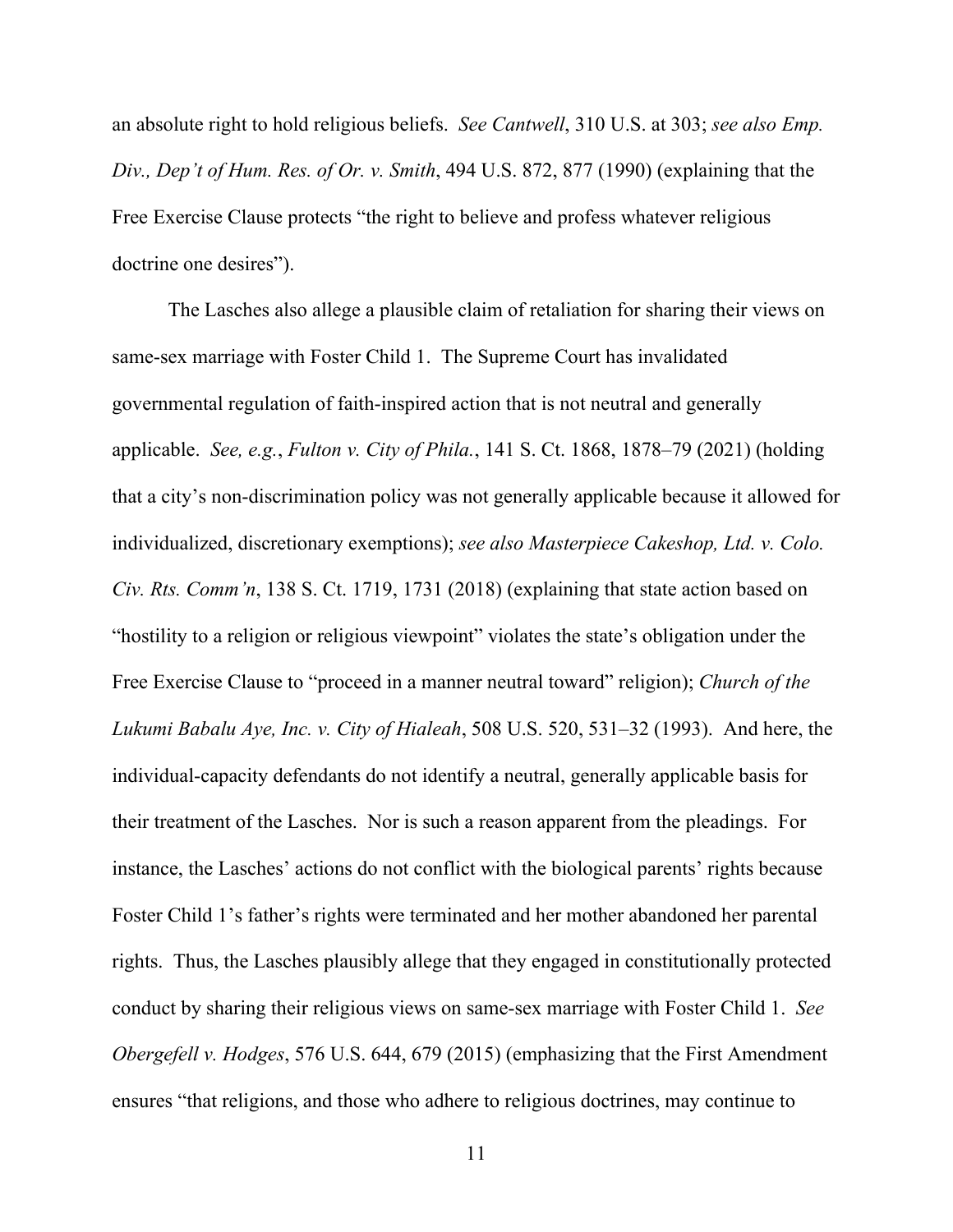advocate with utmost, sincere conviction that, by divine precepts, same-sex marriage should not be condoned").

*b. Retaliatory Action***.** The Lasches also plausibly allege that the individualcapacity defendants acted to remove Foster Child 1 from their care and suspended their foster license. Both of those actions would deter people "of ordinary firmness from exercising [their] constitutional rights," and for that reason they qualify as retaliatory. *Thomas v. Indep. Twp.*, 463 F.3d 285, 296 (3d Cir. 2006) (citation omitted).

*c. Causation***.** To complete their claim, the Lasches must allege facts that their constitutionally protected activity was a "substantial or motivating factor" for the retaliatory actions. *Conard v. Pa. State Police*, 902 F.3d 178, 184 (3d Cir. 2018) (citation omitted). That may be demonstrated through "unusually suggestive temporal proximity" between the protected conduct and the retaliatory action, *Mirabella*, 853 F.3d at 652 (citation omitted), or through a "pattern of antagonism" coupled with suggestive timing, *Conard*, 902 F.3d at 184 (citation omitted).

Here, the timing of the retaliatory actions would ordinarily suffice for causation. Within a month of the same-sex couple's decision not to adopt the foster children, the individual defendants failed to provide the statutorily required notice of a family court hearing, and they obtained a court order at that hearing to remove Foster Child 1 from the Lasches. That timing is unusually suggestive. The DCPP's decision to suspend the Lasches' foster parent license is further removed temporally. But in light of the prior pattern of antagonism regarding the family court hearing and the removal of Foster Child 1, the timing of those events is still suggestive of retaliation.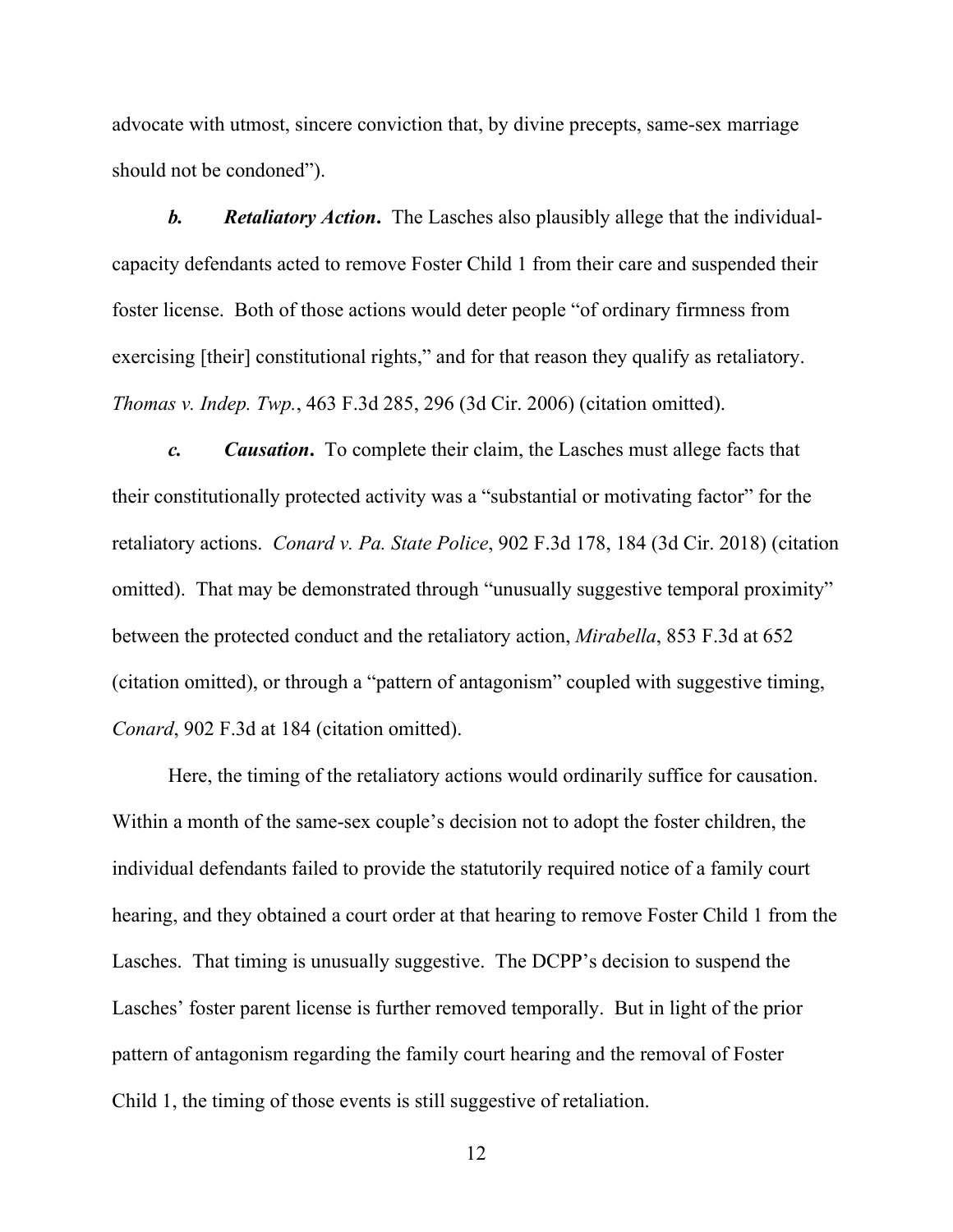The District Court determined that the Lasches' allegations of causation were implausible for a different reason. It concluded that the family court order of removal broke any chain of causation between the Lasches' protected activity and the individualcapacity defendants' allegedly retaliatory actions. That is only a partial defense because the court order was for the removal of Foster Child 1 – not for the suspension of the Lasches' foster license, and thus that component of the Lasches' claim survives the motion to dismiss.

But as to the removal of Foster Child 1, an intervening court order may interrupt a causal chain if the court was "provided with the appropriate facts." *Egervary v. Young*, 366 F.3d 238, 250 (3d Cir. 2004). And here, the Lasches allege only that they did not receive the statutorily required notice of the court hearing. They do not allege that the family court lacked the appropriate facts. Nor do they allege that the individual defendants misled the court as to the relevant facts. Without those allegations, the family court order interrupts the causal chain regarding the removal of Foster Child 1. Thus, the District Court did not err in dismissing the Lasches' First Amendment retaliation claim related to the removal of Foster Child 1.

#### **B. Equal Protection**

The Lasches also sue the individual defendants for allegedly violating their rights under the Equal Protection Clause. *See* U.S. Const. amend. XIV, § 1. Their allegations fall short of the plausibility standard.

1. Articulation of the Elements. This Circuit recognizes several varieties of equal protection claims. *See PG Publ'g Co. v. Aichele*, 705 F.3d 91, 114–16 (3d Cir. 2013)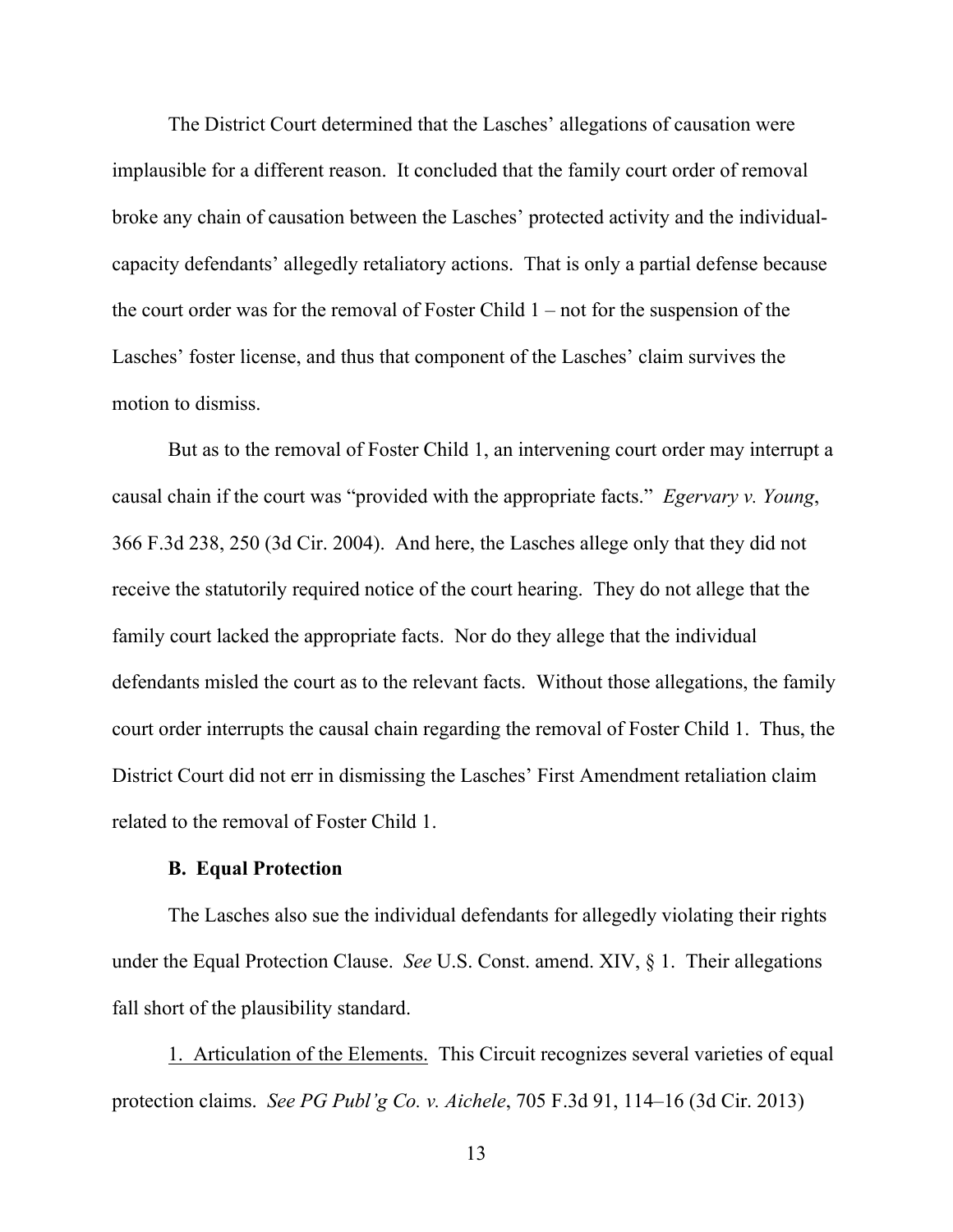(articulating the class-of-one theory, the selective-enforcement theory, and the inconsistent-application theory). Here, the Lasches pursue only a class-of-one theory. *See id.* at 114–15. A class-of-one claim that does not involve discrimination based on a protected characteristic has three elements:

- (1) differential treatment from those similarly situated;
- (2) done intentionally; and
- (3) without rational basis for the difference.

*See Hill v. Borough of Kutztown*, 455 F.3d 225, 239 (3d Cir. 2006).

2. Identification of Deficient Allegations. Two of the Lasches' allegations should be disregarded. First, their allegation of similarly situated persons is conclusory. *See*  Am. Compl. ¶ 52 (App. 117) (stating that the individual defendants "discriminated against [the Lasches] on the basis of their religious beliefs and treated them differently than similarly situated people who do not hold those religious beliefs"). Second, in a formulaic and conclusory manner, they allege that the individual defendants "violat[ed]" their equal protection rights. *Id.* ¶ 53 (App. 117). Due to these deficiencies, neither of these allegations can be considered in evaluating the plausibility of the equal protection claim. *See Twombly*, 550 U.S. at 555; *Connelly*, 809 F.3d at 789–90 (explaining that conclusory allegations are not entitled to a presumption of truth and excluding them on that basis); *Fowler*, 578 F.3d at 210 (explaining that *Iqbal* instructed courts that "all civil complaints must contain 'more than an unadorned, the-defendant-unlawfully-harmed-me accusation'" (quoting *Iqbal*, 556 U.S. at 678)).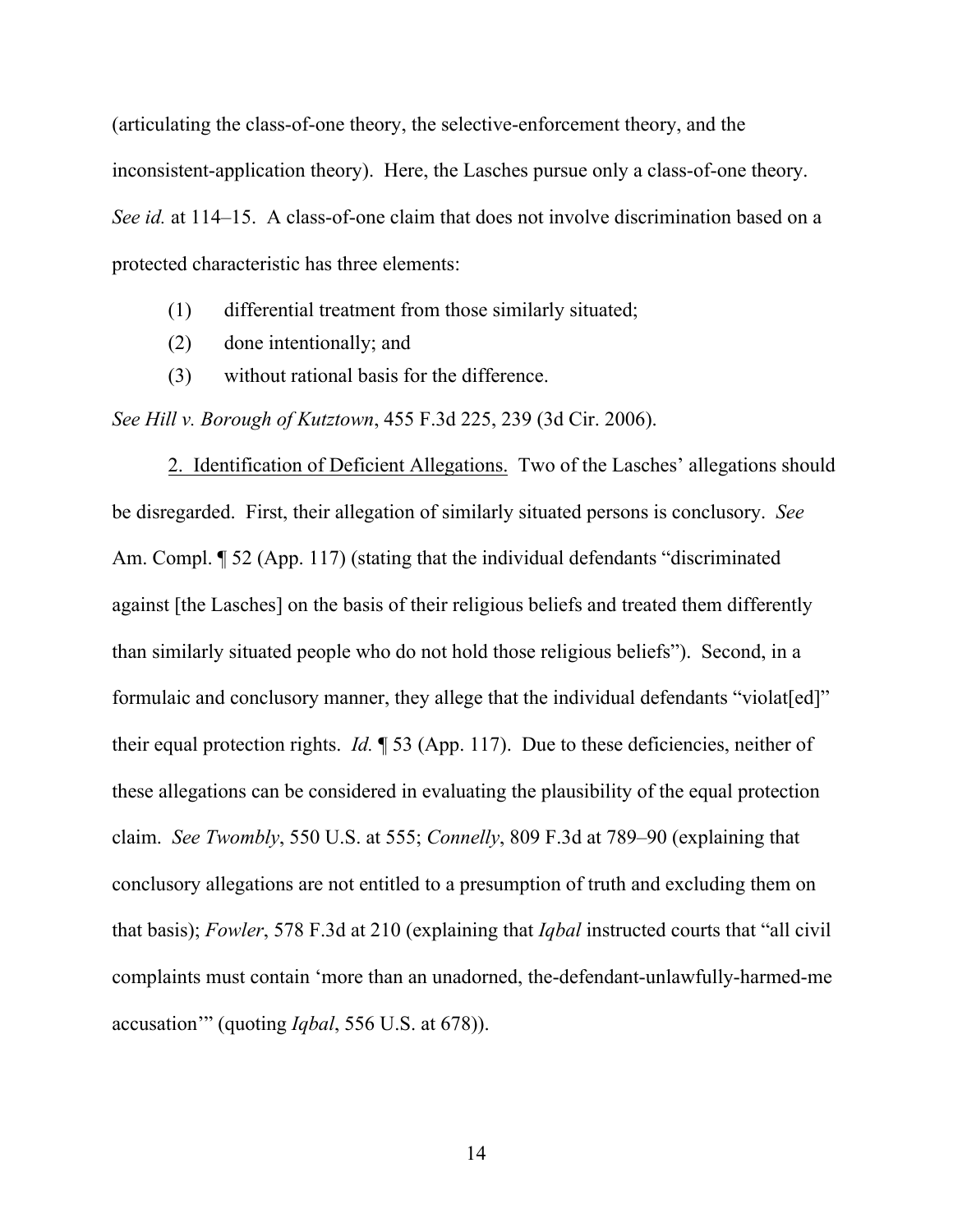3. Evaluation of the Remaining Allegations. With those allegations disregarded, the Lasches do not plausibly allege the first element of a class-of-one claim – differential treatment from those similarly situated. At most, they state that despite personally knowing many foster parents over a ten-year period, they never heard of DCPP questioning other foster parents about their religious beliefs or removing foster children due to the foster parents' religious beliefs. Yet, in the equal protection context, persons are similarly situated "when they are alike 'in all relevant aspects.'" *Startzell v. City of Phila.*, 533 F.3d 183, 203 (3d Cir. 2008) (quoting *Nordlinger v. Hahn*, 505 U.S. 1, 10 (1992)). The Lasches' allegation does not meet that requirement. They allege commonality at a very general level (status as foster parents), and their statement is based on a small sample size of a large group (the foster parents that they personally know). Also, they offer nothing in the way of the most relevant comparators: DCPP's treatment of foster parents in the context of a proposed adoption by a same-sex couple, and DCPP's treatment of foster parents holding a belief that homosexual conduct is sinful. For these reasons, the Lasches do not plausibly allege a class-of-one equal protection violation.

To avoid that outcome, the Lasches seem to argue for relaxing the plausibility standard in this context to permit consideration of some degree of reasonable speculation. They explain that the confidential nature of DCPP's work impedes them from finding examples of its treatment of other foster parents. Without access to that information, the Lasches submit that there must have been hundreds of foster parents who were alike in all relevant respects except for a belief that homosexual conduct is a sin and that DCPP permitted those foster parents to adopt a foster child or did not suspend those foster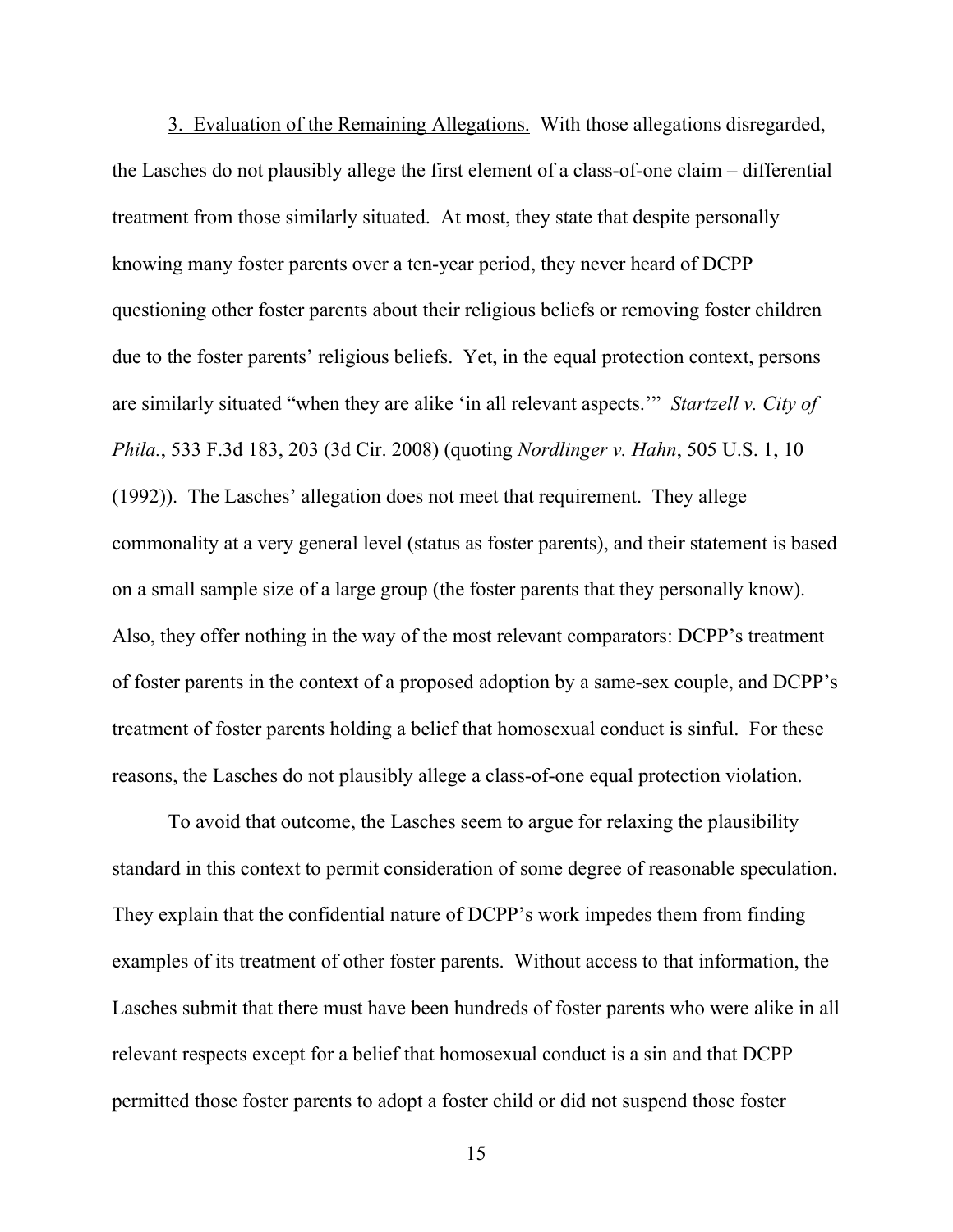parents' license. But a party cannot demonstrate plausibility through speculation. *See Twombly*, 550 U.S. at 555 ("Factual allegations must be enough to raise a right to relief *above the speculative level*[.]" (emphasis added) (citation omitted)); *Connelly*, 809 F.3d at 790 (explaining that "threadbare or speculative" allegations receive no weight in the plausibility analysis (quotation omitted)). Thus, the Lasches' efforts do not salvage the plausibly of their class-of-one equal protection claim.

## **C. Conspiracy under 42 U.S.C § 1985(3)**

The Lasches also sue the individual-capacity defendants for conspiracy under 42 U.S.C. § 1985(3), premised on violations of their free exercise and equal protection rights. They plausibly allege a § 1985(3) conspiracy claim for a violation of their free exercise rights, but not for an equal protection violation.

1. Articulation of the Elements. As part of the Civil Rights Act of 1871, and later codified at § 1985(3), Congress created a private cause of action for damages against persons who conspire to violate federal rights. *See Griffin v. Breckenridge*, 403 U.S. 88, 98–99 (1971). That cause of action has four elements:

- (1) a conspiracy between two or more persons;
- (2) for the purpose of depriving, either directly or indirectly, any person or class of persons of the equal protection of the laws, or of equal privileges and immunities under the laws;
- (3) an act in furtherance of the object of the conspiracy;
- (4) that either injures a person's person or property or deprives a person of a right or privilege of a citizen of the United States.

*See* 42 U.S.C. § 1985(3); *United Bhd. of Carpenters & Joiners v. Scott*, 463 U.S. 825,

828–29 (1983); *Farber v. City of Paterson*, 440 F.3d 131, 134 (3d Cir. 2006) (quotation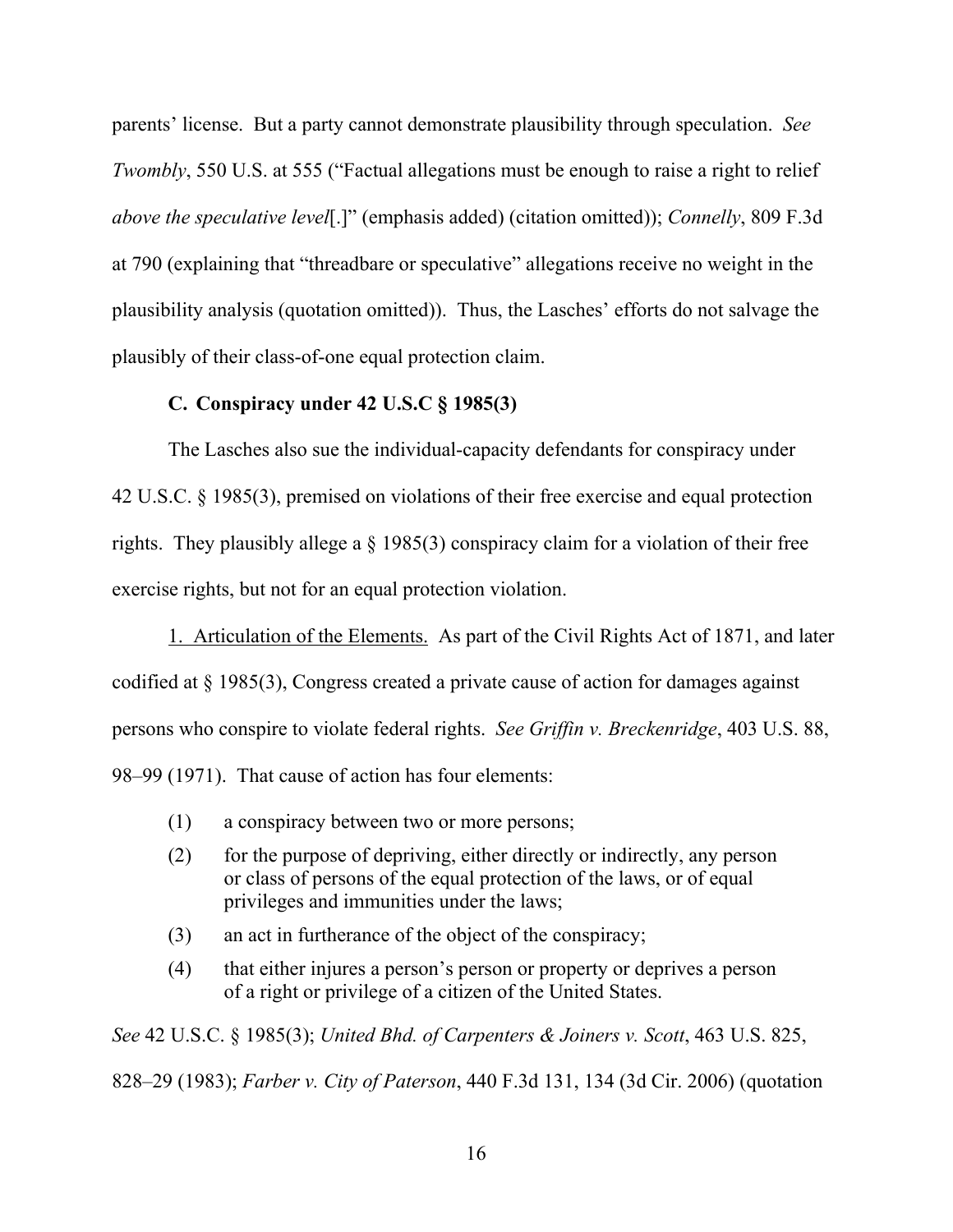omitted). In construing the purposeful mental-state requirement in the second element, the Supreme Court explained that "there must be some racial, or perhaps otherwise classbased invidiously discriminatory animus behind the conspirators' action." *Griffin*, 403 U.S. at 102. And the class must be linked by "the characteristic that formed the basis of the targeting[.]" *Bray v. Alexandria Women's Health Clinic*, 506 U.S. 263, 273 n.4 (1993); *see also Farber*, 440 F.3d at 136 (explaining that the conspired-against group must have "an identifiable existence independent of the fact that its members are victims").

2. Identification of Deficient Allegations. The complaint recites in a formulaic fashion the mental-state element for the conspiracy. *See* Am. Compl. ¶ 57 (App. 118) ("The individual Defendants conspired for the purpose of depriving Plaintiffs either directly or indirectly, [of] the equal protection of the laws, their First Amendment Rights and / or of the equal privileges and immunities under the laws."). That statement, therefore, receives no consideration in evaluating the plausibility of the Lasches' § 1985(3) claim.

3. Evaluation of the Remaining Allegations. Because the Lasches do not plausibly allege an equal protection claim or a retaliation claim related to the removal of Foster Child 1, a violation of those rights cannot form the basis of a § 1985(3) claim. *See Dondero v. Lower Milford Twp.*, 5 F.4th 355, 362 n.1 (3d Cir. 2021) (noting that conspiracy is only actionable under § 1983 when there is a "legal harm" (citations omitted)). But the Lasches also premise their § 1985(3) claim on an alleged conspiracy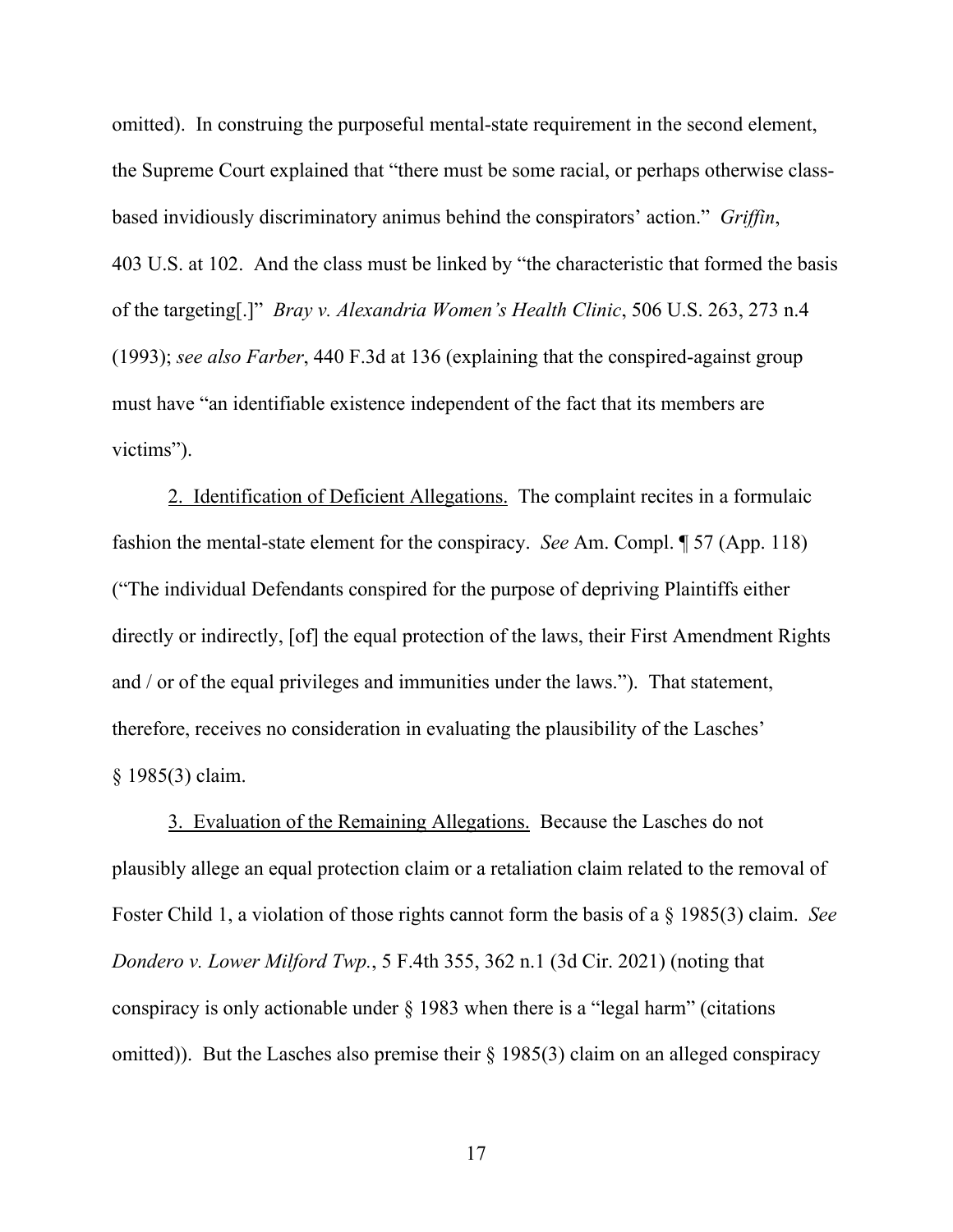against them due to the exercise of their religious beliefs that resulted in the suspension of their foster license.

Even without the disregarded allegations, the Lasches plausibly allege such a claim. They identify a conspiracy (the first element of a § 1985(3) claim) by alleging that the individual-capacity defendants met together and told the Lasches that their "religious beliefs were a problem." Am. Compl. ¶ 55 (App. 118); *see also id.* ¶ 34 (App. 113–14) (expressing concern at the meeting with the Lasches' religious belief "that homosexuality [i]s a sin"). Those same allegations suffice for the mental-state requirement (the second element) since they support the inference that the Lasches' religious belief against samesex marriage was the characteristic that motivated the conspirators to invidiously discriminate against them. *See Fulton*, 141 S. Ct. at 1877 (explaining that the government violates the Free Exercise Clause when it "proceeds in a manner intolerant of religious beliefs" (citing *Masterpiece Cakeshop*, 138 S. Ct. at 1730–32)). The Lasches also allege an act in furtherance of the conspiracy (the third element): despite a statutory obligation to do so, *see* N.J. Stat. Ann. § 30:4C-12.2; *id.* § 30:4C-61.2(b)(7), the individual defendants did not notify the Lasches of the court hearing regarding the removal of Foster Child 1 from their custody. The burdening of the Lasches' right to exercise their religious beliefs suffices for an injury (the fourth element). *See Griffin*, 403 U.S. at 103. Thus, the Lasches allege a plausible conspiracy claim under § 1985(3) with respect to the suspension of their foster license.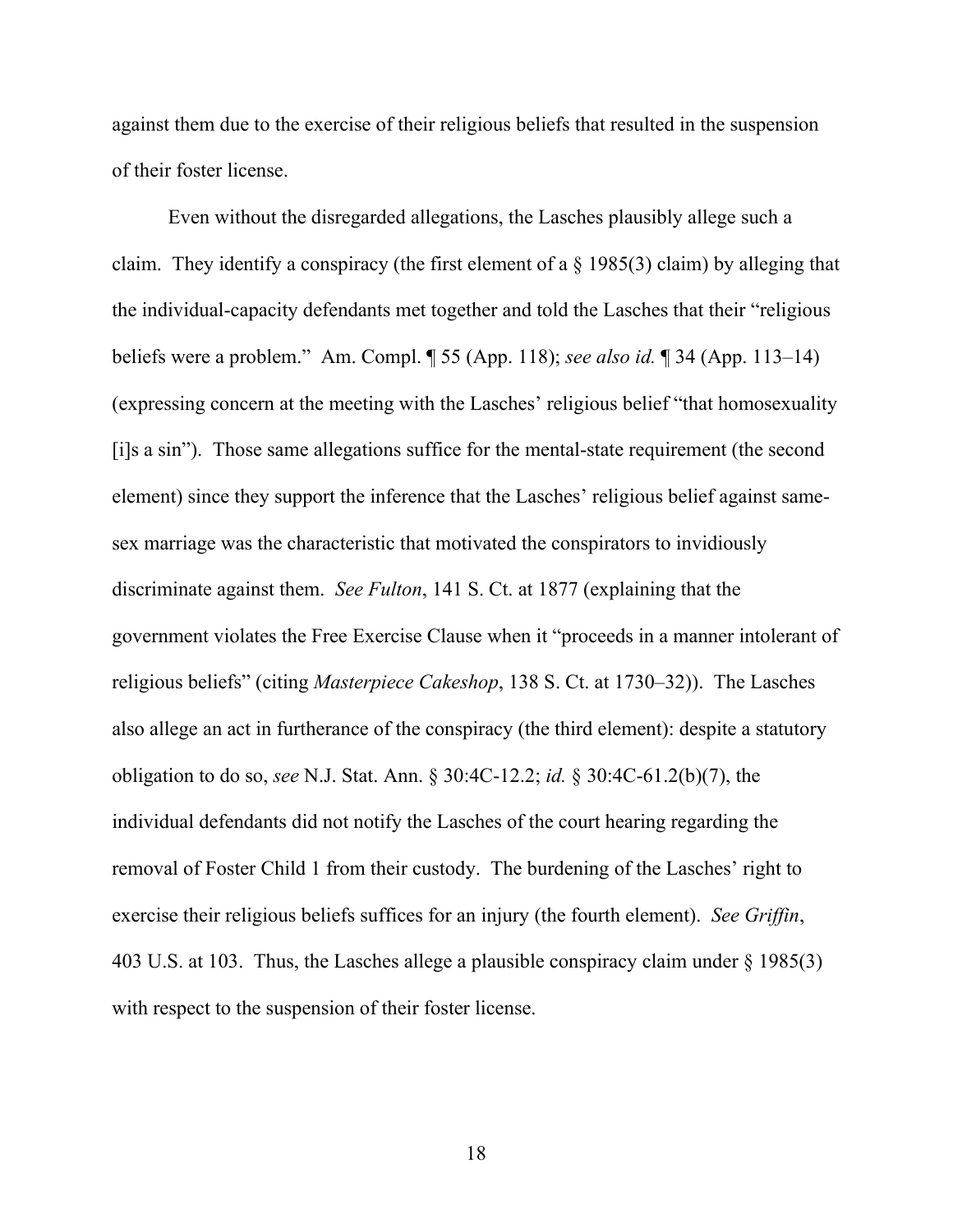#### **D. New Jersey Law Against Discrimination**

The Lasches also sued four DCPP employees under New Jersey's LAD for religious discrimination in a place of public accommodation. *See* N.J. Stat. Ann. § 10:5-13(a)(2) (authorizing civil suits by persons aggrieved by unlawful discrimination); *see also* § 10:5-4 (declaring as a civil right "the opportunity to obtain all the accommodations, advantages, facilities, and privileges of any place of public accommodation . . . without discrimination because of . . . creed"); *id.* § 10:5-12(f)(1) (making unlawful discrimination by employees of a "place of public accommodation"). Normally, it is appropriate to engage in the three-step plausibility analysis. *See Connelly*, 809 F.3d at 787. But for this claim, the full treatment is unnecessary since the challenge turns on a single legal issue – the meaning of the term 'place of public accommodation.'

The District Court rejected the Lasches' LAD claim by reasoning that DCPP as an entity is not a place of public accommodation. As an ordinary interpretation of statutory text, that conclusion appears reasonable: the premises of the DCPP may be *places* of public accommodation, but that does not mean that DCPP's entire operations would also constitute such a place. That is consistent with the text of the LAD, which includes an extensive, but non-exhaustive list of places of public accommodation that does not specifically include governmental entities like the DCPP. 4 Yet when a federal court

<sup>4</sup> *See* N.J. Stat. Ann. § 10:5-5(l) (defining the term "place of public accommodation" to include, but not be limited to, the following: "any tavern, roadhouse, hotel, motel, trailer camp, summer camp, day camp, or resort camp, whether for entertainment of transient guests or accommodation of those seeking health, recreation, or rest; any producer, manufacturer, wholesaler, distributor, retail shop, store, establishment, or concession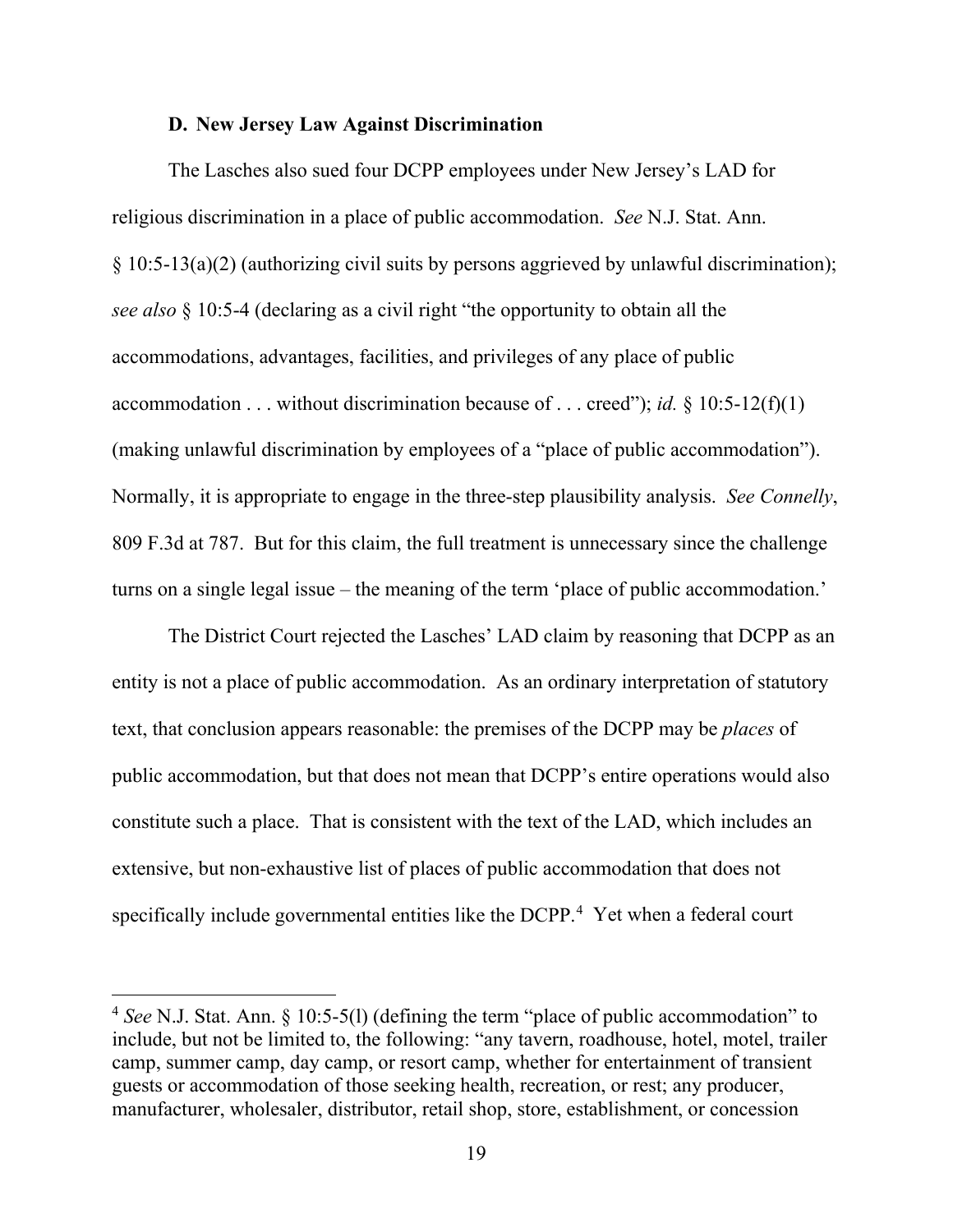exercises supplemental jurisdiction over a state-law claim, it must decide substantive issues as the forum state's supreme court "would rule if it were deciding [the] case." *Norfolk S. Ry. Co. v. Basell USA Inc.*, 512 F.3d 86, 91–92 (3d Cir. 2008); *see also Chin v. Chrysler LLC*, 538 F.3d 272, 278 (3d Cir. 2008). And the New Jersey Supreme Court has, at the direction of the New Jersey Legislature, construed the term 'place of public accommodation' liberally so that it is not "a fixed location." *Dale v. Boy Scouts of Am.*  734 A.2d 1196, 1208–09 (N.J. 1999), *rev'd on other grounds*, 530 U.S. 640 (2000). In fact, the New Jersey Supreme Court has concluded that a place of public accommodation can be "a moving situs." *Id.* at 1210 (citation omitted); *see also id.* at 1218 (concluding that the Boy Scouts are a place of public accommodation). And it has emphasized the breadth of the term 'place of public accommodation' and made clear that the LAD applies to New Jersey governmental entities: "New Jersey governmental entities are, of course, bound by the LAD." *Id*. at 1212 n.7. Since then, New Jersey's intermediate appellate court has on two occasions held that government agencies are places of public

dealing with goods or services of any kind; any restaurant, eating house, or place where food is sold for consumption on the premises; any place maintained for the sale of ice cream, ice and fruit preparations or their derivatives, soda water or confections, or where any beverages of any kind are retailed for consumption on the premises; any garage, any public conveyance operated on land or water or in the air or any stations and terminals thereof; any bathhouse, boardwalk, or seashore accommodation; any auditorium, meeting place, or hall; any theatre, motion-picture house, music hall, roof garden, skating rink, swimming pool, amusement and recreation park, fair, bowling alley, gymnasium, shooting gallery, billiard and pool parlor, or other place of amusement; any comfort station; any dispensary, clinic, or hospital; any public library; and any kindergarten, primary and secondary school, trade or business school, high school, academy, college and university, or any educational institution under the supervision of the State Board of Education or the Commissioner of Education of the State of New Jersey.").